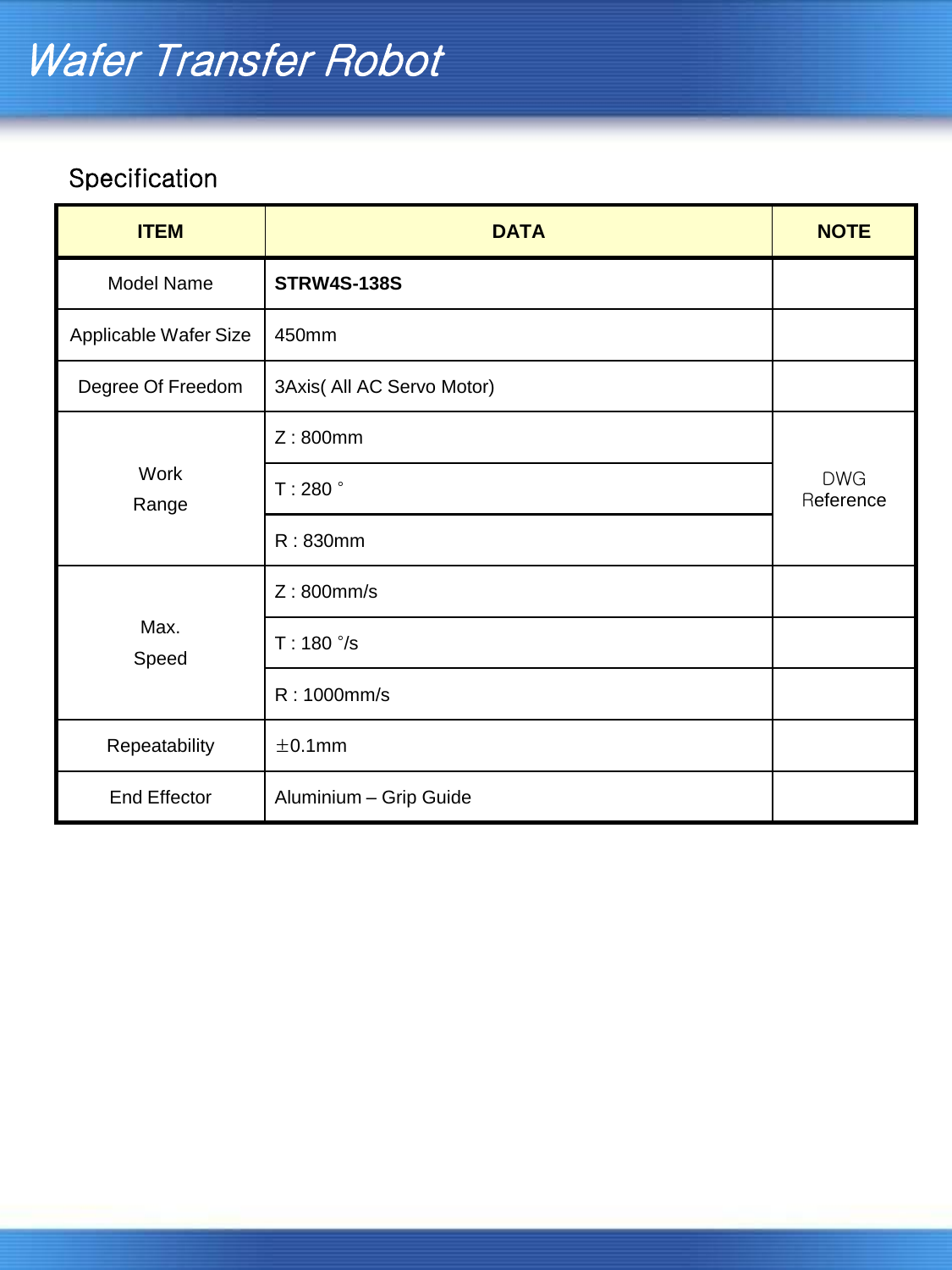| <b>ITEM</b>           | <b>DATA</b>                 | <b>NOTE</b>             |
|-----------------------|-----------------------------|-------------------------|
| Model Name            | <b>STRW4S-148D</b>          |                         |
| Applicable Wafer Size | 450mm                       |                         |
| Degree Of Freedom     | 4 Axis( All AC Servo Motor) |                         |
| Work<br>Range         | Z:800mm                     | <b>DWG</b><br>Reference |
|                       | T:280°                      |                         |
|                       | R1:830mm                    |                         |
|                       | R2:830mm                    |                         |
| Max.<br>Speed         | $Z:800$ mm/s                |                         |
|                       | $T: 180^{\circ}/s$          |                         |
|                       | R1:1000mm/s                 |                         |
|                       | R2:1000mm/s                 |                         |
| Repeatability         | $\pm$ 0.1mm                 |                         |
| <b>End Effector</b>   | Aluminium - Grip Guide      |                         |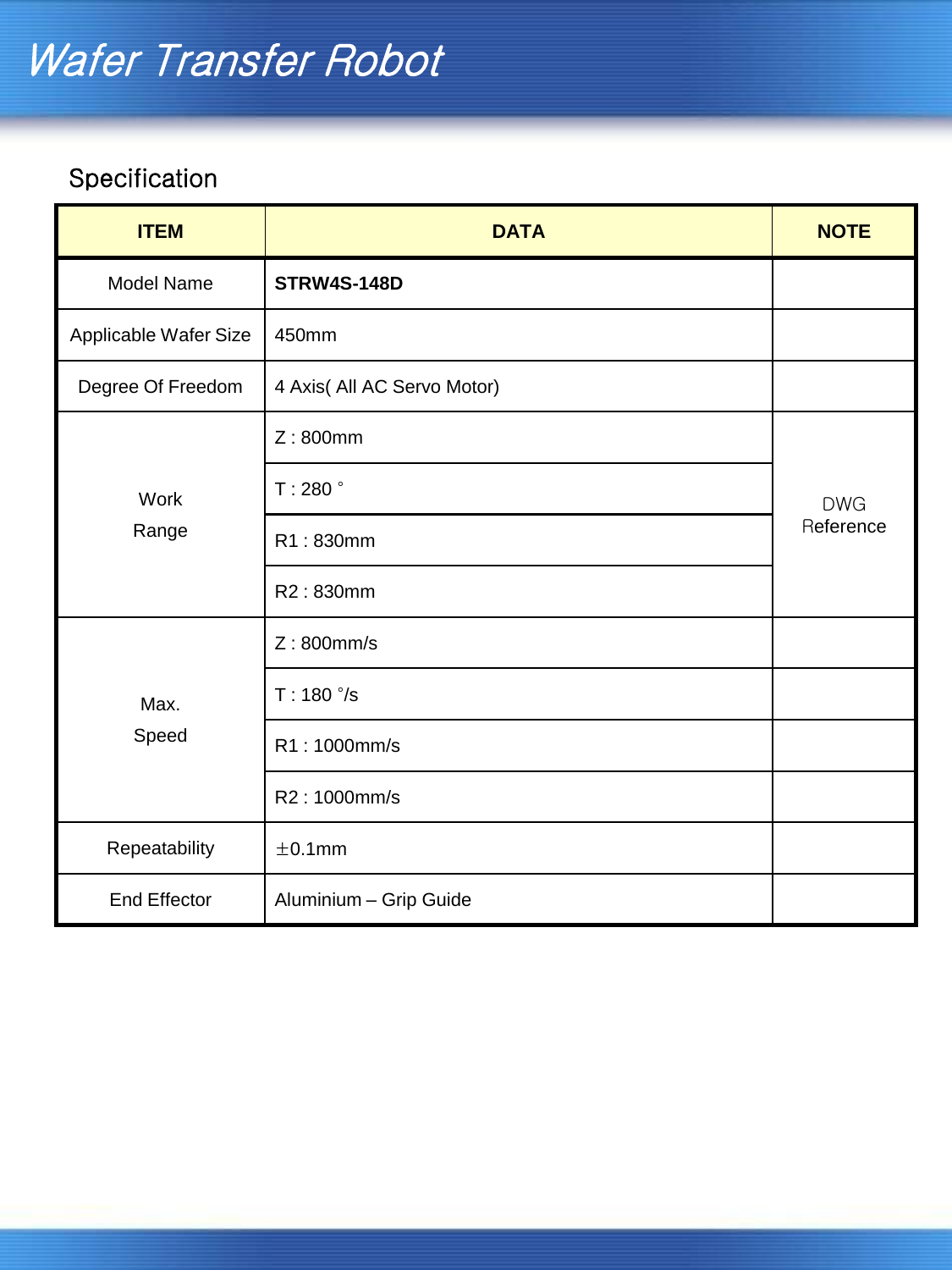| <b>ITEM</b>           | <b>DATA</b>                                                                      | <b>NOTE</b>             |
|-----------------------|----------------------------------------------------------------------------------|-------------------------|
| Model Name            | <b>STRW4S-148T</b>                                                               |                         |
| Applicable Wafer Size | 450mm                                                                            |                         |
| Degree Of Freedom     | 4 Axis( All AC Servo Motor)                                                      |                         |
| Work<br>Range         | Z:800mm                                                                          |                         |
|                       | T:280°                                                                           | <b>DWG</b><br>Reference |
|                       | X1:770mm                                                                         |                         |
|                       | X2:770mm                                                                         |                         |
| Max.<br>Speed         | $Z:800$ mm/s                                                                     |                         |
|                       | $T: 180^{\circ}/s$                                                               |                         |
|                       | X1:1000mm/s                                                                      |                         |
|                       | X2:1000mm/s                                                                      |                         |
| Repeatability         | $\pm$ 0.1mm                                                                      |                         |
| <b>End Effector</b>   | CFRP(Carbon Fiber Reinforced Plastic) - Grip Guide<br>Ceramic Hand - Vacuum Type |                         |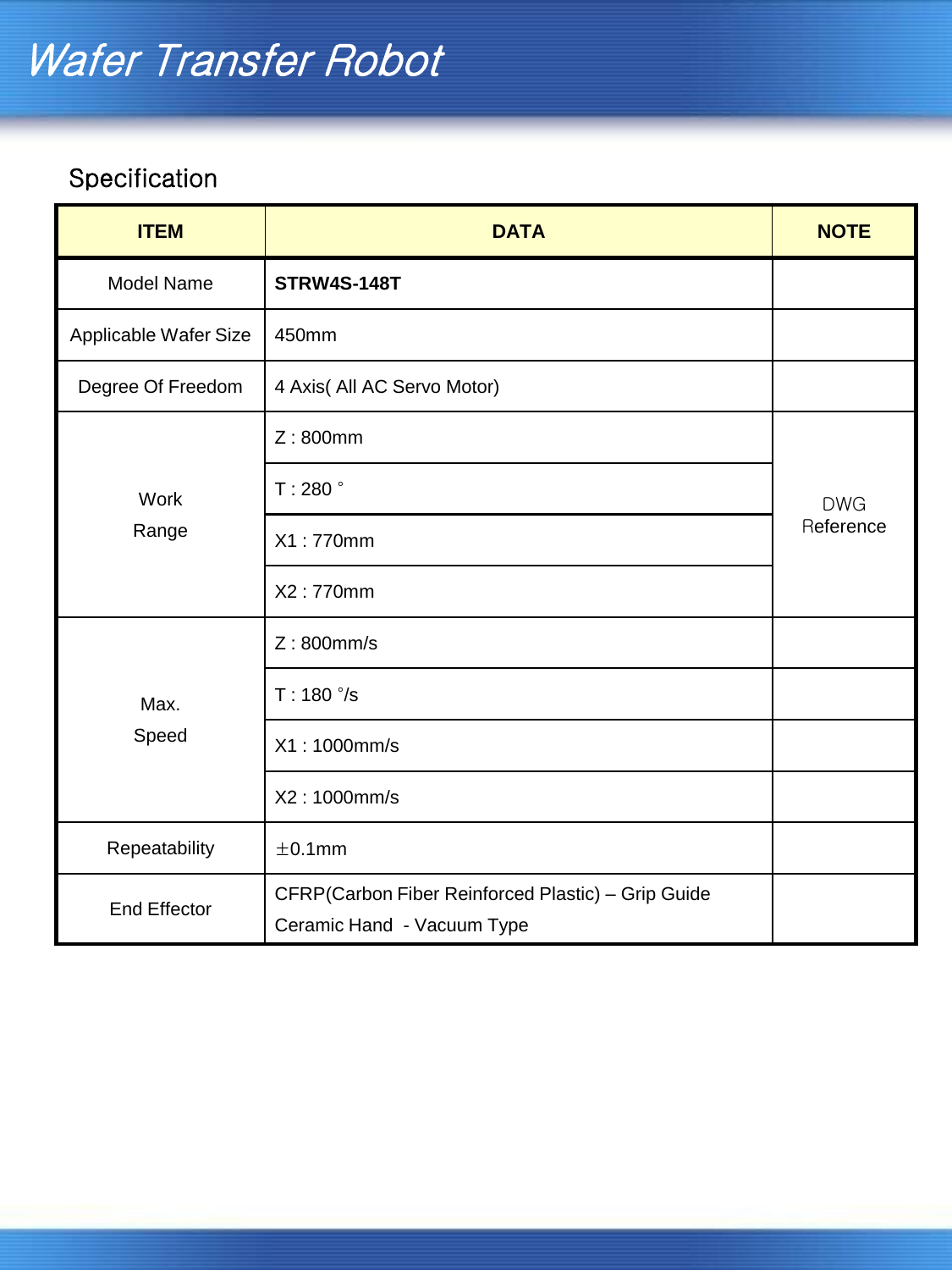| <b>ITEM</b>           | <b>DATA</b>                                                                      | <b>NOTE</b>             |
|-----------------------|----------------------------------------------------------------------------------|-------------------------|
| <b>Model Name</b>     | <b>STRW4T-135S</b>                                                               |                         |
| Applicable Wafer Size | 450mm                                                                            |                         |
| Degree Of Freedom     | 3Axis( All AC Servo Motor)                                                       |                         |
| Work<br>Range         | Z:500mm                                                                          |                         |
|                       | T:280°                                                                           | <b>DWG</b><br>Reference |
|                       | R:750mm                                                                          |                         |
| Max.<br>Speed         | $Z:500$ mm/s                                                                     |                         |
|                       | $T: 180^{\circ}/s$                                                               |                         |
|                       | R: 1000mm/s                                                                      |                         |
| Repeatability         | $\pm$ 0.1mm                                                                      |                         |
| <b>End Effector</b>   | CFRP(Carbon Fiber Reinforced Plastic) - Grip Guide<br>Ceramic Hand - Vacuum Type |                         |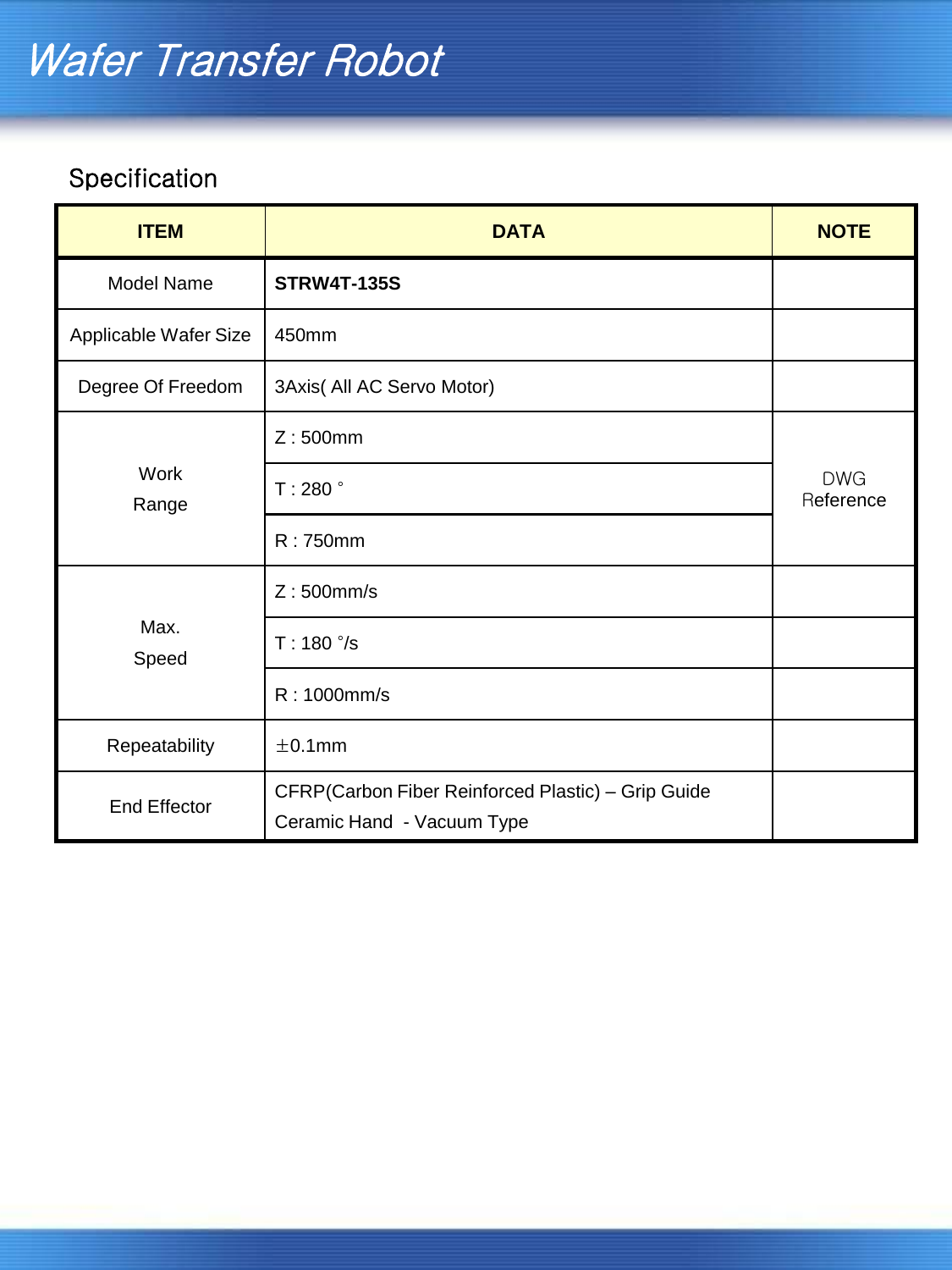| <b>ITEM</b>           | <b>DATA</b>                                                                      | <b>NOTE</b>             |
|-----------------------|----------------------------------------------------------------------------------|-------------------------|
| Model Name            | <b>STRW4T-145D</b>                                                               |                         |
| Applicable Wafer Size | 450mm                                                                            |                         |
| Degree Of Freedom     | 4 Axis( All AC Servo Motor)                                                      |                         |
| Work<br>Range         | Z:500mm                                                                          |                         |
|                       | T:280°                                                                           | <b>DWG</b><br>Reference |
|                       | R1:800mm                                                                         |                         |
|                       | R2:800mm                                                                         |                         |
| Max.<br>Speed         | $Z:500$ mm/s                                                                     |                         |
|                       | $T: 180^{\circ}/s$                                                               |                         |
|                       | R1:1000mm/s                                                                      |                         |
|                       | R2:1000mm/s                                                                      |                         |
| Repeatability         | $\pm$ 0.1mm                                                                      |                         |
| <b>End Effector</b>   | CFRP(Carbon Fiber Reinforced Plastic) - Grip Guide<br>Ceramic Hand - Vacuum Type |                         |